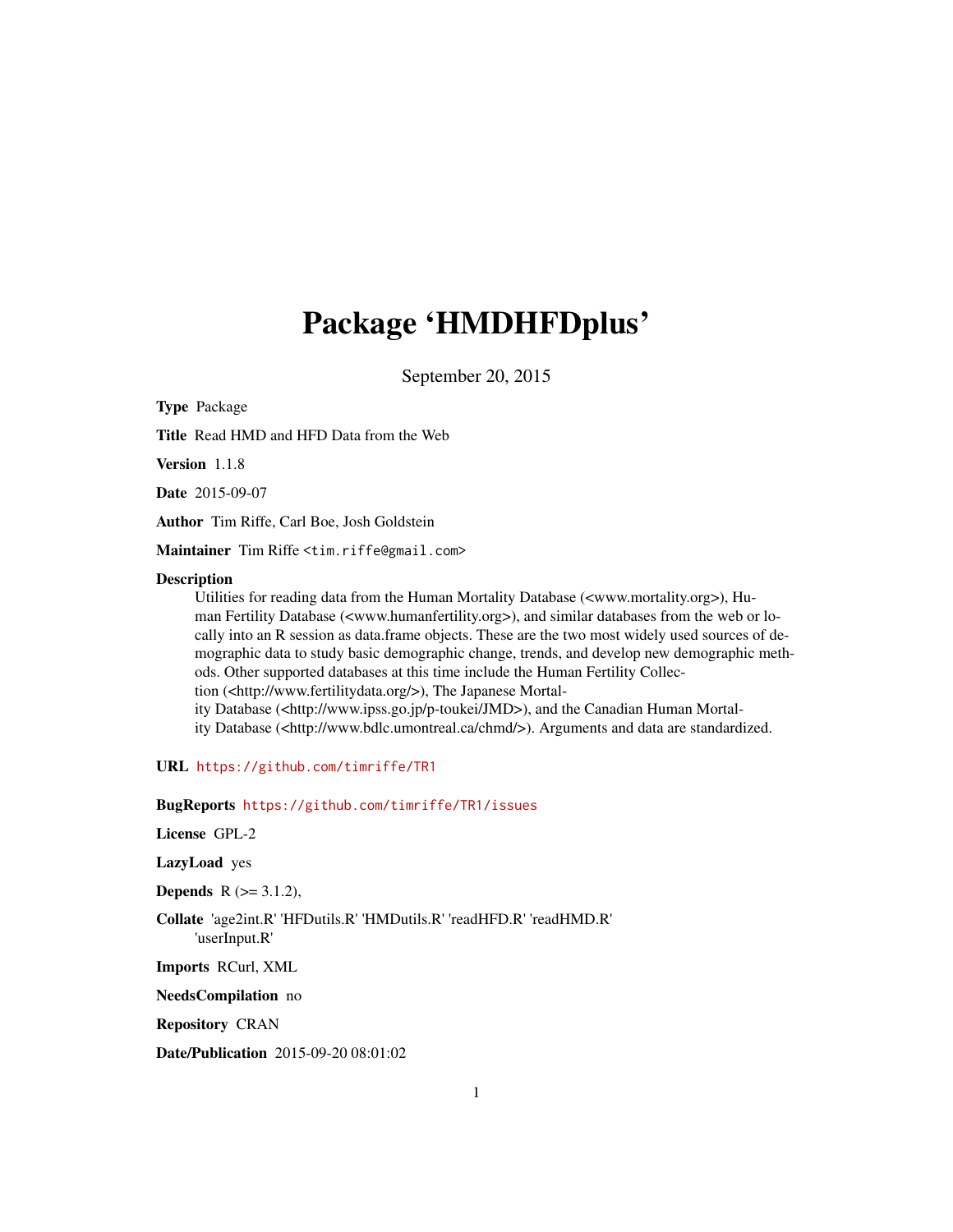## <span id="page-1-0"></span>R topics documented:

|       |           | $\overline{\phantom{a}}$  |
|-------|-----------|---------------------------|
|       |           | $\overline{4}$            |
|       |           | $\overline{4}$            |
|       |           | 5                         |
|       |           | 5                         |
|       |           | 6                         |
|       |           | 6                         |
|       |           | $\overline{7}$            |
|       |           | -7                        |
|       |           | $\overline{\phantom{0}}8$ |
|       |           |                           |
|       |           |                           |
|       | readHFD   |                           |
|       |           |                           |
|       |           |                           |
|       |           |                           |
|       |           |                           |
|       | userInput |                           |
| Index |           | 18                        |
|       |           |                           |

age2int () *convert the Age column from standard HMD or HFD tables to integer*

#### Description

Long the bane of many an HMD/HFD user is that the age column must be read into R as a factor or character vector, yet we'd like to use it as integer or numeric. This function strips symbols that are used to indicate the open age groups ("12-","55+","110+"), and coerces to integer format. This function is called by HFDparse() and HMDparse(), and so forth.

#### Usage

```
age2int(Age)
```
#### Arguments

Age a vector of the Age column from and HMD or HFD data object that has been read directly into R. This may be a factor or character vector.

### Details

This function is written for the sake of various parse functions.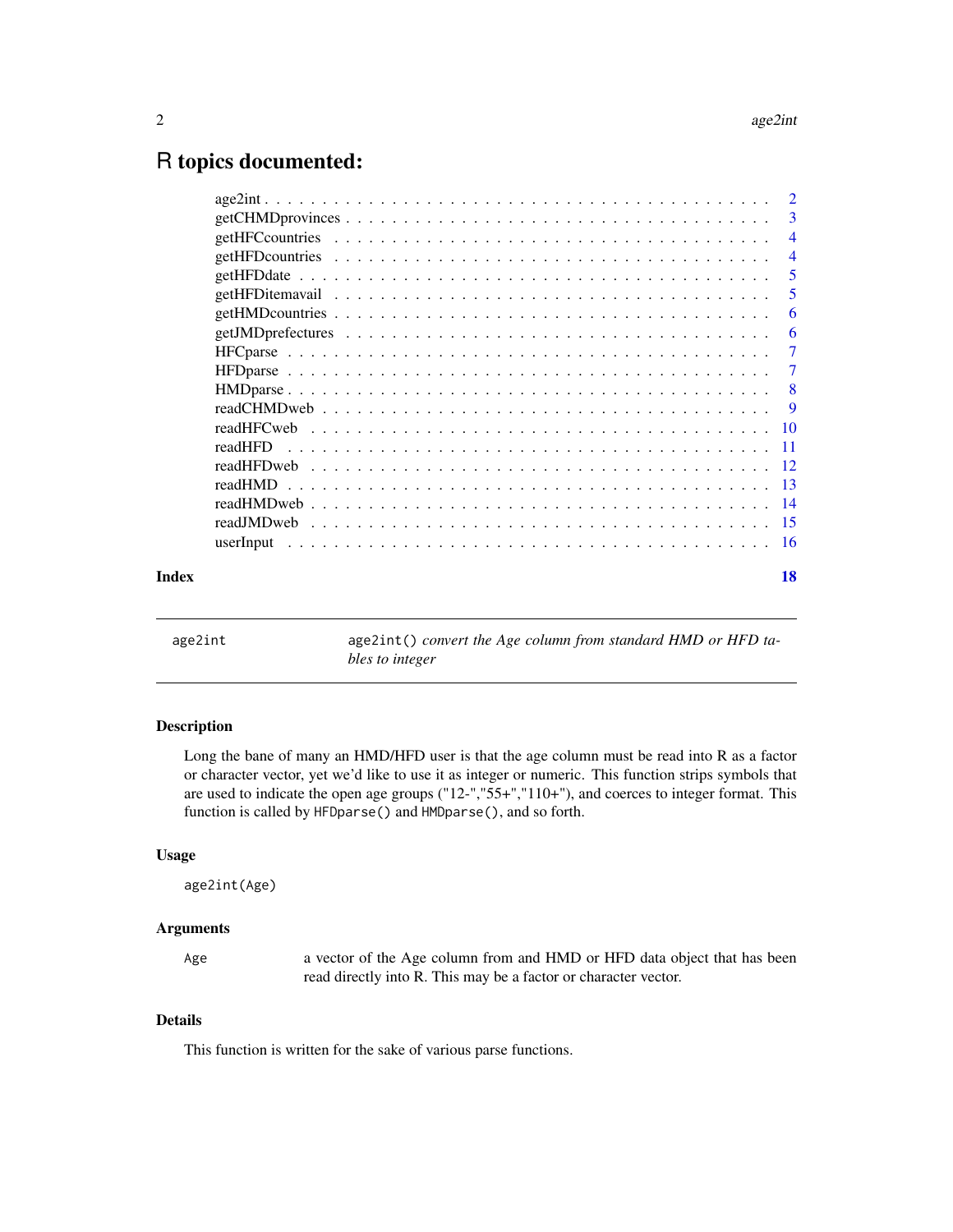### <span id="page-2-0"></span>Value

the same age vector as a clean integer.

#### Note

original function submitted by Josh Goldstein, modified by Tim Riffe.

#### Examples

```
AgeTest <- c("12-","13","14","55+")
(AgeNew <- age2int(AgeTest))
AgeNew + .5 # sort of mid-interval
# also handles abrdiged ages properly:
AgeAbridged <- c("0","1-4","5-9","10-14")
age2int(AgeAbridged)
```
getCHMDprovinces *get a named vector of CHMD province codes*

#### Description

This is a helper function to get a vector of 3-character province codes.

#### Usage

```
getCHMDprovinces()
```
#### Value

a character vector of 3 character province codes.

#### Examples

## Not run: (provs <- getCHMDprovinces())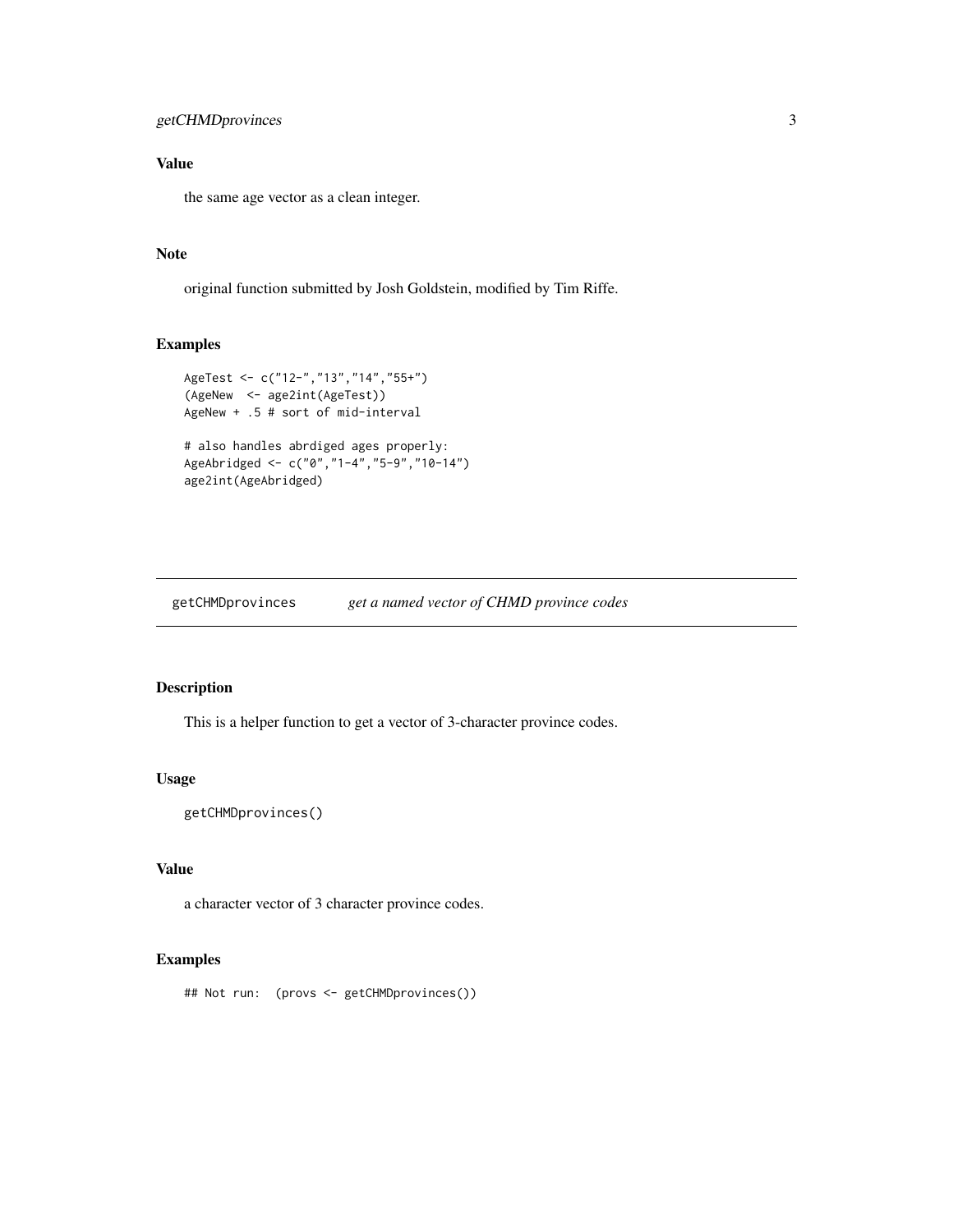<span id="page-3-0"></span>getHFCcountries *getHFCcountries a function to grab all present country codes used in the Human Fertility Collection*

#### Description

The function returns a list of population codes used in the Human Fertiltiy Collection (HFC). Optionally, it also can return a data.frame with both the full population name and short code.

#### Usage

```
getHFCcountries(names = FALSE)
```
#### Arguments

names logical. Default FALSE Should a data.frame matching full country names to short codes be given?

#### Value

either a character vector of short codes (default) or a data.frame of country names and codes.

#### Examples

```
## Not run:
getHFCcountries()
getHFCcountries(names = TRUE)
```
## End(Not run)

getHFDcountries *internal function for grabbing the HFD country short codes.*

#### Description

This function is called by readHFDweb() and is separated here for modularity. There is likely a simpler way of coding this functionality. The vector of short codes returned only includes the fully incorporated HFD countries, not provisional countries.

#### Usage

```
getHFDcountries()
```
#### Value

a vector of HFD country short codes.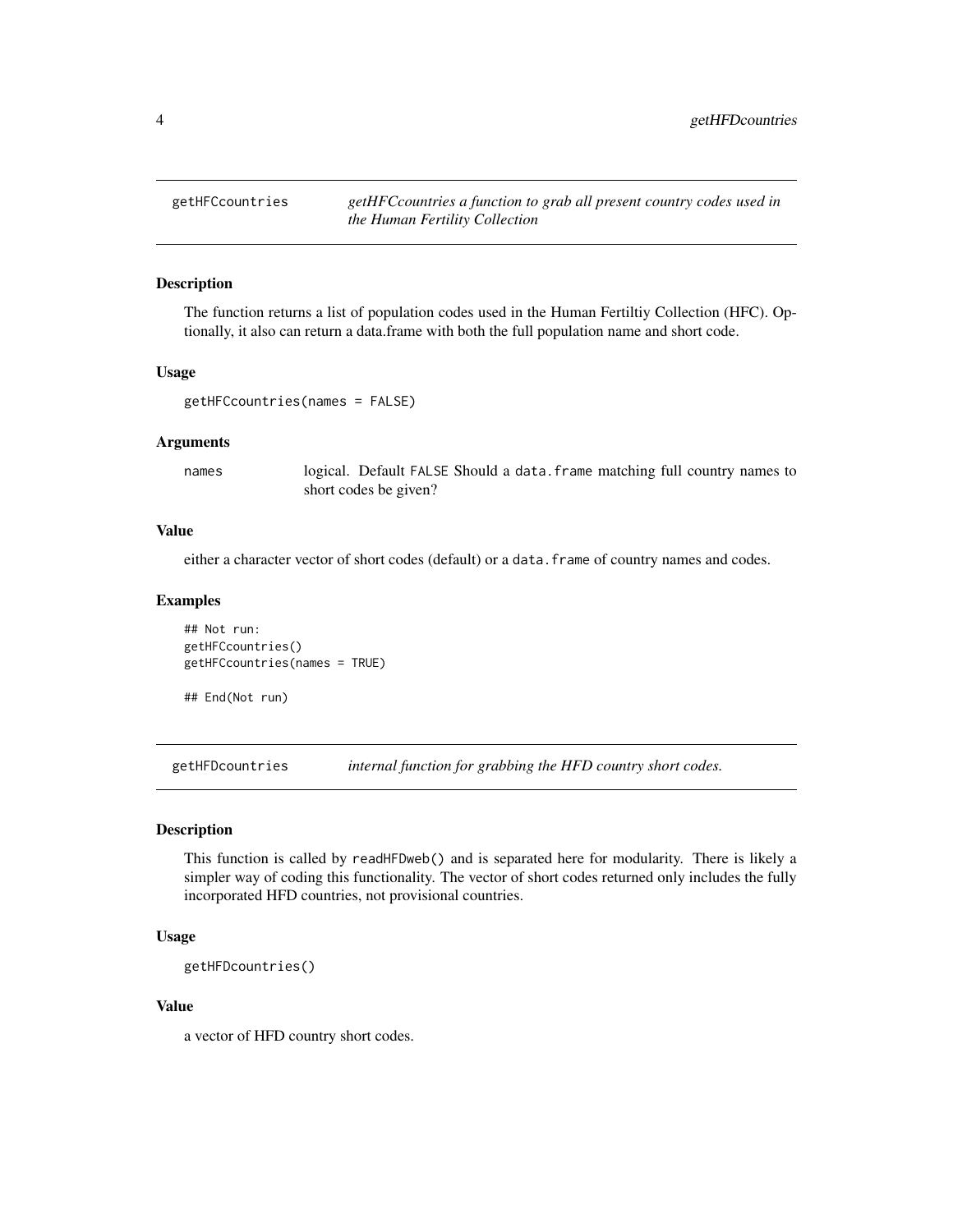<span id="page-4-0"></span>

#### Description

called by readHFDweb(). This assumes that CNTRY is actually available in the HFD.

#### Usage

```
getHFDdate(CNTRY)
```
#### Arguments

CNTRY HFD country short code.

#### Value

character string of eight integers representing the date as "yyyymmdd".

| getHFDitemavail | internal function for grabbing the available data item names for a |
|-----------------|--------------------------------------------------------------------|
|                 | given country.                                                     |

#### Description

called by readHFDweb(). This assumes that CNTRY is actually available in the HFD.

#### Usage

```
getHFDitemavail(CNTRY)
```
#### Arguments

CNTRY HFD country short code.

### Value

a vector of item names. These are the file base names, and only need the extension .txt added in order to get te file name.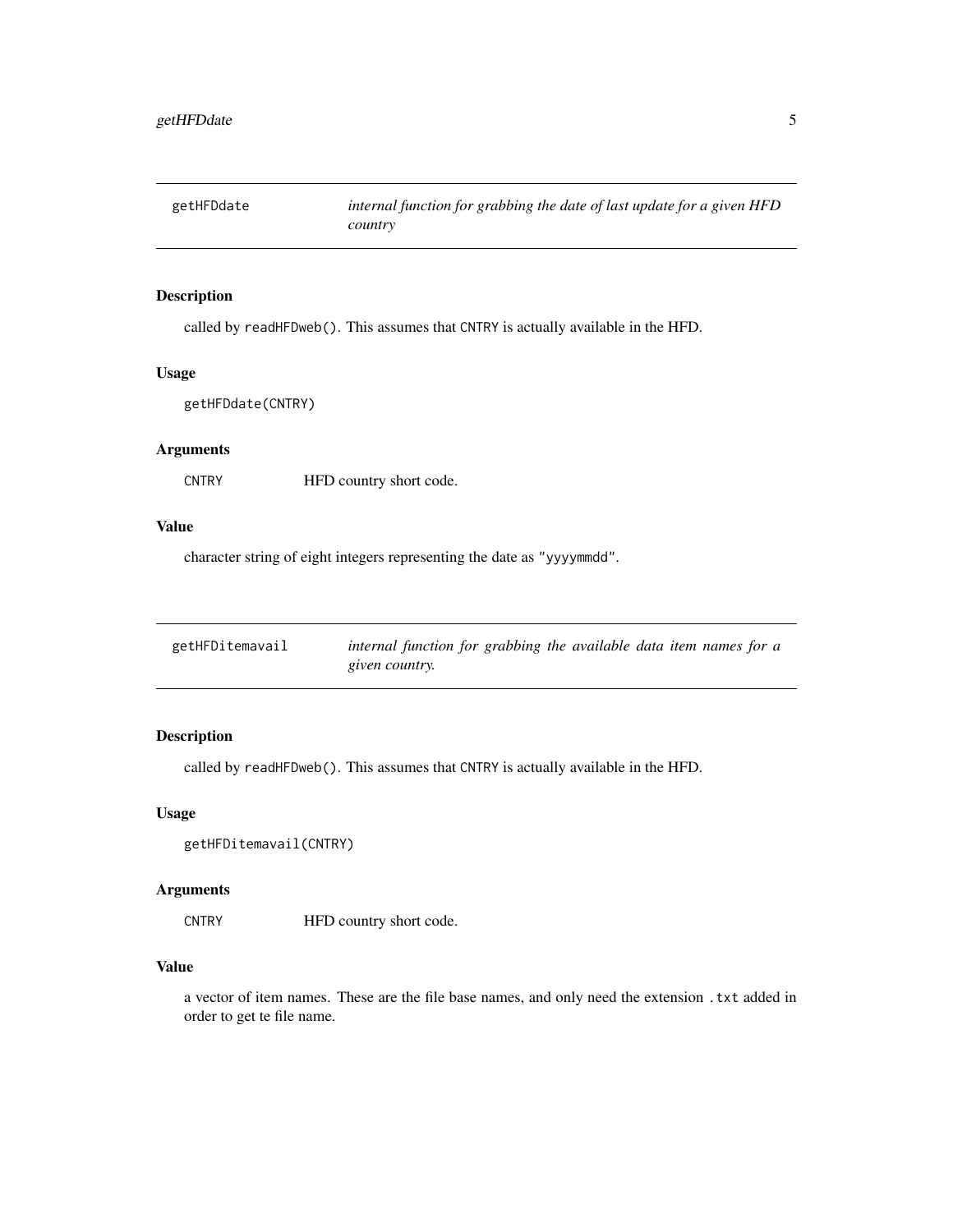<span id="page-5-0"></span>

#### Description

This function is called by readHMDweb() and is separated here for modularity. Assumes you have an internet connection.

#### Usage

```
getHMDcountries()
```
#### Value

a vector of HMD country short codes.

getJMDprefectures *get a named vector of JMD prefecture codes*

#### Description

This is a helper function for those familiar with prefecture names but not with prefecture codes (and vice versa). It is also useful for looped downloading of data.

#### Usage

```
getJMDprefectures()
```
#### Value

a character vector of 2-digit prefecture codes. Names correspond to the proper names given in the English version of the HMD webpage.

#### Examples

## Not run: (prefectures <- getJMDprefectures())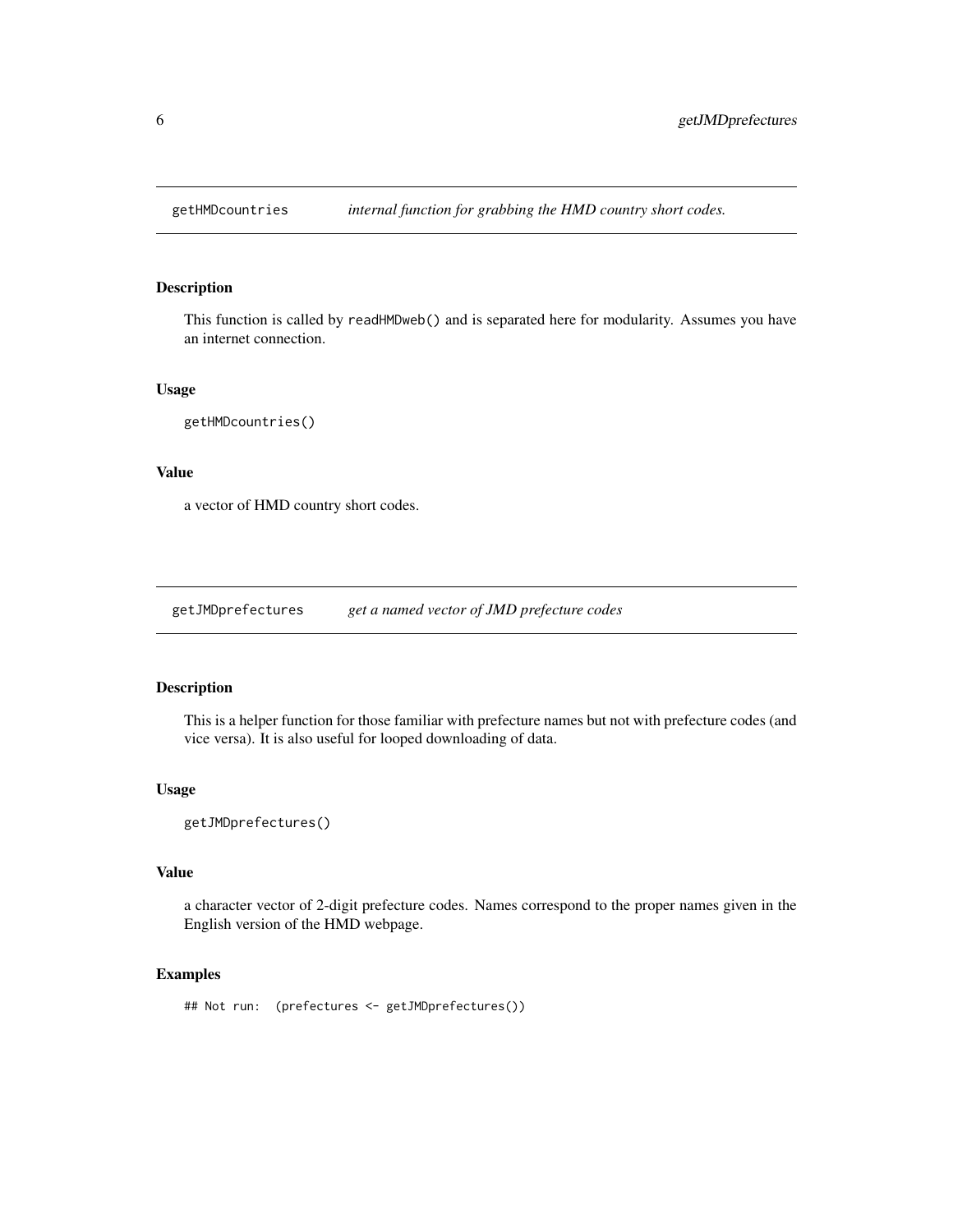<span id="page-6-0"></span>HFCparse *HFCparse internal function for modifying freshly read HCD data in its standard form*

#### Description

called by readHFC() and readHFCweb(). We assume there are no factors in the given data.frame and that it has been read in from the raw text files using something like: read.csv(file = filepath, stringsAsFactors This function is visible to users, but is not likely needed directly.

#### Usage

HFCparse(DF)

#### Arguments

DF a data.frame of HFC data, freshly read in.

#### Details

This parse routine is based on the subjective opinions of the author...

#### Value

DF same data.frame, modified so that columns are of a useful class. If there were open age categories, such as "-" or "+", this information is stored in a new dummy column called OpenInterval. Values of 99 or -99 in the AgeInterval column are replaced with "+" and "-", respectively. Year taken from Year1, and YearInterval is given, rather than Year2. Users wishing for a central time point should bear this is mind. The column Country is renamed CNTRY. Otherwise, columns in this database are kept in the data.frame, in case they may be useful.

HFDparse *internal function for modifying freshly read HFD data in its standard form*

#### **Description**

called by readHFD() and readHFDweb(). We assume there are no factors in the given data.frame and that it has been read in from the raw text files using something like: read.table(file = filepath, header = TRUE,  $\alpha$ . This function is visible to users, but is not likely needed directly.

#### Usage

HFDparse(DF)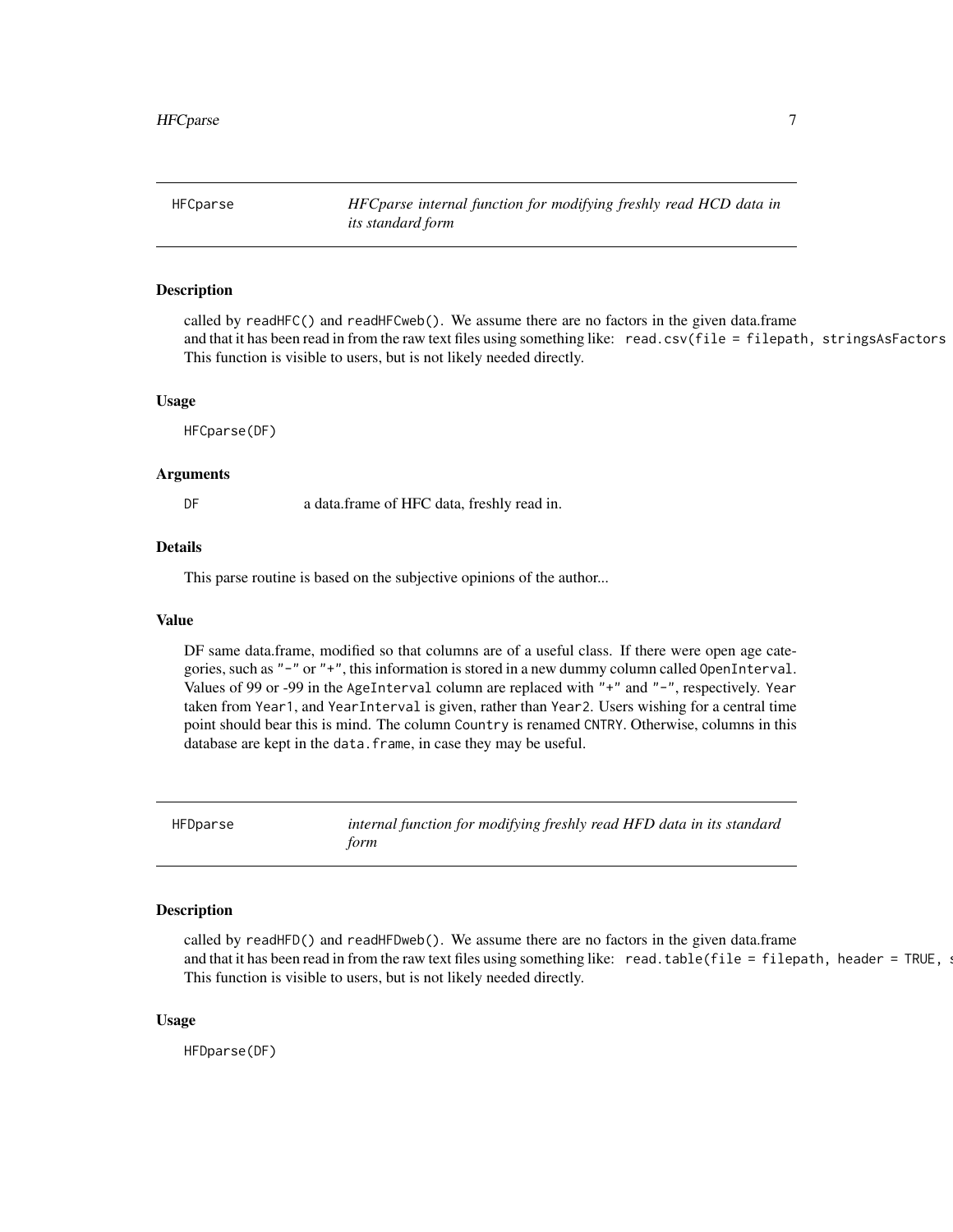#### <span id="page-7-0"></span>Arguments

DF a data.frame of HFD data, freshly read in.

#### Details

This parse routine is based on the subjective opinions of the author...

#### Value

DF same data.frame, modified so that columns are of a useful class. If there were open age categories, such as "-" or "+", this information is stored in a new dummy column called OpenInterval.

| HMDparse | internal function for modifying freshly read HMD data in its standard |
|----------|-----------------------------------------------------------------------|
|          | form                                                                  |

#### Description

called by readHMD() and readHMDweb(). We assume there are no factors in the given data.frame and that it has been read in from the raw text files using something like: read.table(file = filepath, header = TRUE,  $\alpha$ This function is visible to users, but is not likely needed directly.

#### Usage

HMDparse(DF, filepath)

#### Arguments

| DF       | a data.frame of HMD data, freshly read in.                  |
|----------|-------------------------------------------------------------|
| filepath | just to check if these are population counts from the name. |

#### Details

This parse routine is based on the subjective opinions of the author...

#### Value

DF same data.frame, modified so that columns are of a useful class. If there were open age categories, such as "-" or "+", this information is stored in a new dummy column called OpenInterval.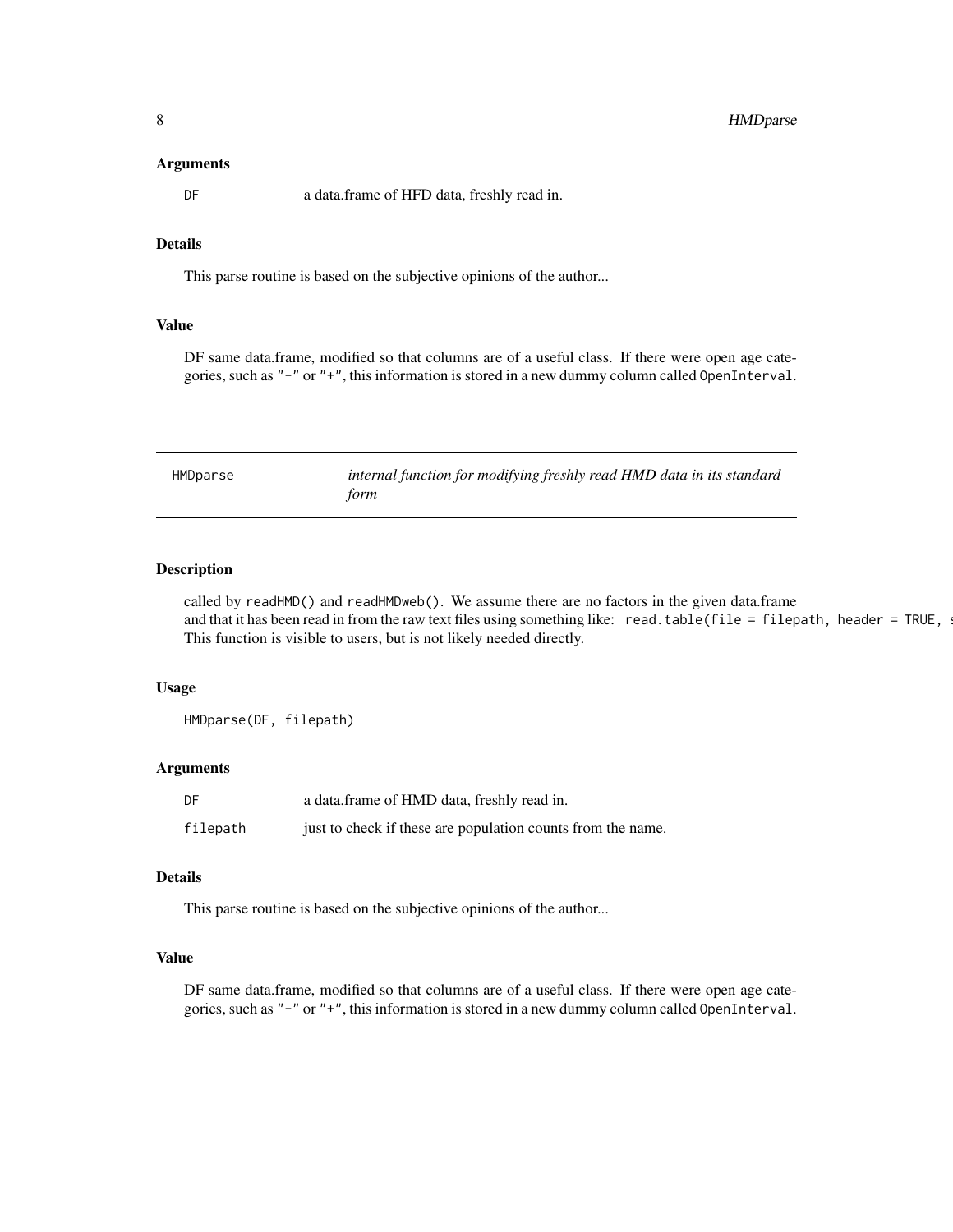<span id="page-8-0"></span>readCHMDweb *read data from the Canadian Human Mortality Database into R*

#### Description

CHMD data are formatted exactly as HMD data. This function simply parses the necessary url together given a province code and data item (same nomenclature as HMD). Data is parsed using HMDparse(), which converts columns into useful and intuitive classes, for ready-use. See ?HMDparse for more information on type conversions. No authentification is required for this database. Only a single item/prefecture is downloaded. Loop for more complex calls (See examples). The provID is not appended as a column, so be mindful of this if appending several items together into a single data.frame. Note that at the time of this writing, the finest Lexis resolution for prefectural lifetables is 5x5 (5-year, 5-year age groups). Raw data are, however, provided in 1x1 format, and deaths are also available in triangles. Note that cohort data are not produced for Canada at this time (but you could produce such data by starting with the Deaths\_Lexis file...).

#### Usage

```
readCHMDweb(proxID = "can", item = "Deaths_1x1", fixup = TRUE, ...)
```
#### Arguments

| provID    | a single provID 3 character string, as returned by getCHMDprovinces().                  |
|-----------|-----------------------------------------------------------------------------------------|
| item      | the statistical product you want, e.g., "fltper_5x5". Only 1.                           |
| fixup     | logical. Should columns be made more user-friendly, e.g., forcing Age to be<br>integer? |
| $\ddotsc$ | extra arguments ultimately passed to read. table(). Not likely needed.                  |

#### Details

This database is curated independently from the HMD/HFD family, and so file types and locations may be subject to change. If this happens, please notify the package maintainer.

#### Value

data.frame of the data item is invisibly returned

#### Examples

```
## Not run:
library(HMDHFDplus)
# grab province codes (including All Canada)
provs <- getCHMDprovinces()
# grab all mltper_5x5
# and stick into long data.frame:
mltper <- do.call(rbind, lapply(provs, function(provID){
               Dat <- readCHMDweb(provID = provID, item = "mltper_5x5", fixup = TRUE)
```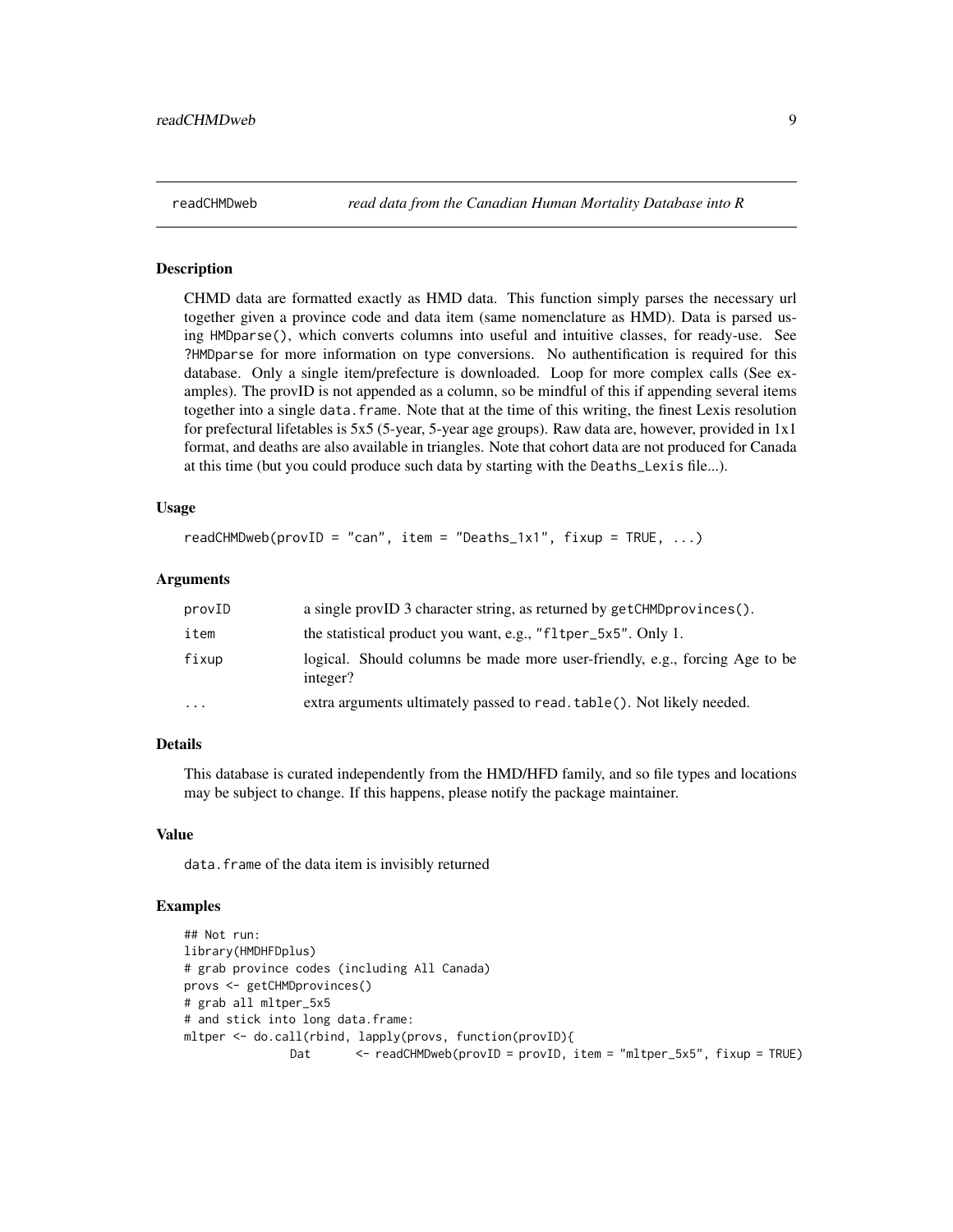Dat\$provID <- provID Dat

## End(Not run)

readHFCweb *readHFCweb get HFC data straight from the web into R!*

#### Description

<span id="page-9-0"></span>}))

This concatenates the necessary url and calls read.csv() with all the necessary defaults to avoid annoying surprises. Age is given as an integer, along with an AgeInterval. The default behavior is to change the AgeInterval column to character and produce a logical indicator column, OpenInterval. Year is also given as the starting year of a YearInterval, rather than the original Year1 and Year2 columns. The column Country is renamed CNTRY. All other original columns are maintained. Output is invisibly returned, so you must assign it to take a look.

#### Usage

readHFCweb(CNTRY, item, fixup = TRUE, ...)

#### Arguments

| <b>CNTRY</b> | character string of the HCD short code. Only one! Run getHFC countries (FALSE)<br>to see what the options are.                                                                                                                    |
|--------------|-----------------------------------------------------------------------------------------------------------------------------------------------------------------------------------------------------------------------------------|
| item         | character string of the data product code, which is the base file name, but exclud-<br>ing the country code and file extension . txt. For instance, "ASFRstand_TOT",<br>"ASFRstand_BO", "TFRMAB_TOT", "TFRMAB_BO". Only one item! |
| fixup        | logical. Default TRUE. Should column classes be coerced to those more similar<br>to HFD, HMD?                                                                                                                                     |
| $\cdots$     | optional arguments passed to read.csv(). Not required.                                                                                                                                                                            |

#### Examples

```
## Not run:
DF <- readHFCweb("CZE","TFRMAB_TOT")
head(DF)
DF <- readHFCweb("CZE","ASFRstand_BO")
head(DF)
# get ASFRstand_BO for all countries where available:
Countries <- getHFCcountries()
# takes a minute to run
# require(RCurl)
HaveBO <- sapply(Countries, function(CNTRY, item){
            RCurl::url.exists(paste0("http://www.fertilitydata.org/data/",
CNTRY,"/", CNTRY, "_", item, ".txt"))
```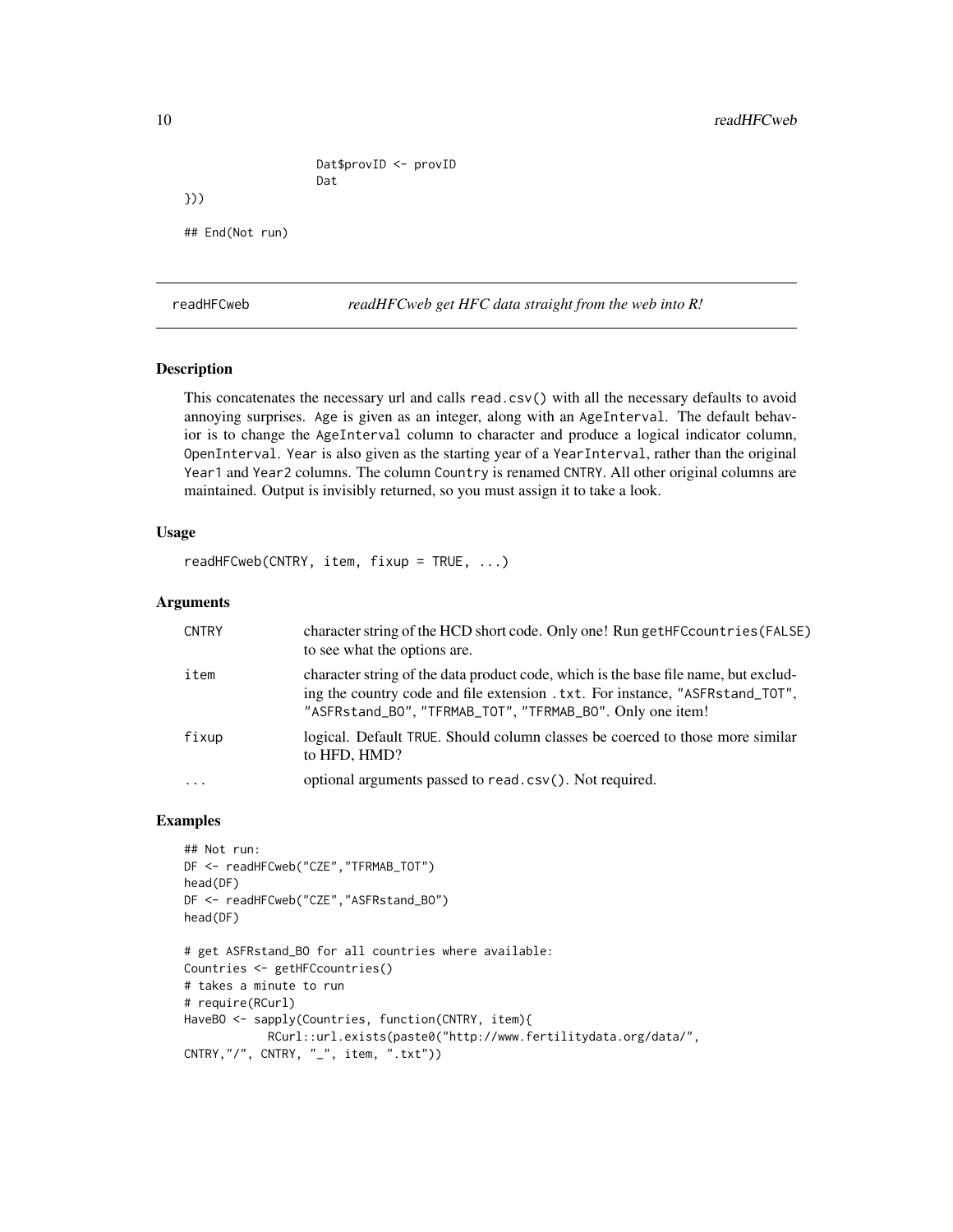#### <span id="page-10-0"></span>readHFD 11

```
}, item = "ASFRstand_BO")
# we grab data for these countries:
(Countries <- Countries[HaveBO])
# Also takes 1-15 min depending on internet connection and machine
# read in one at a time and stick together into long data.frame
allBO <- do.call(rbind,
       # this is the iteration of reading in
       lapply(Countries, function(CNTRY){
           readHFCweb(CNTRY, item = "ASFRstand_BO")
            })) # closes off the meta-rbind thingy
dim(allBO) # [1] 133237 31
unique(allBO$CNTRY)
```
## End(Not run)

readHFD readHFD() *reads a standard HFD .txt table as a* data.frame

#### Description

This calls read.table() with all the necessary defaults to avoid annoying surprises. The Age column is also stripped of "-" and "+" and converted to integer, and a logical indicator column called OpenInterval is added to show where these were located. Output is invisibly returned, so you must assign it to take a look. This is to avoid lengthy console printouts.

#### Usage

```
readHFD(filepath, fixup = TRUE, ...)
```
#### Arguments

| filepath                | path or connection to the HFD text file, including .txt suffix.                         |
|-------------------------|-----------------------------------------------------------------------------------------|
| fixup                   | logical. Should columns be made more user-friendly, e.g., forcing Age to be<br>integer? |
| $\cdot$ $\cdot$ $\cdot$ | other arguments passed to read, table, not likely needed.                               |

#### Details

No details of note.

#### Value

data.frame of standard HFD output, except the Age column has been cleaned, and a new open age indicator column has been added.

#### Note

original function submitted by Josh Goldstein, modified by Tim Riffe.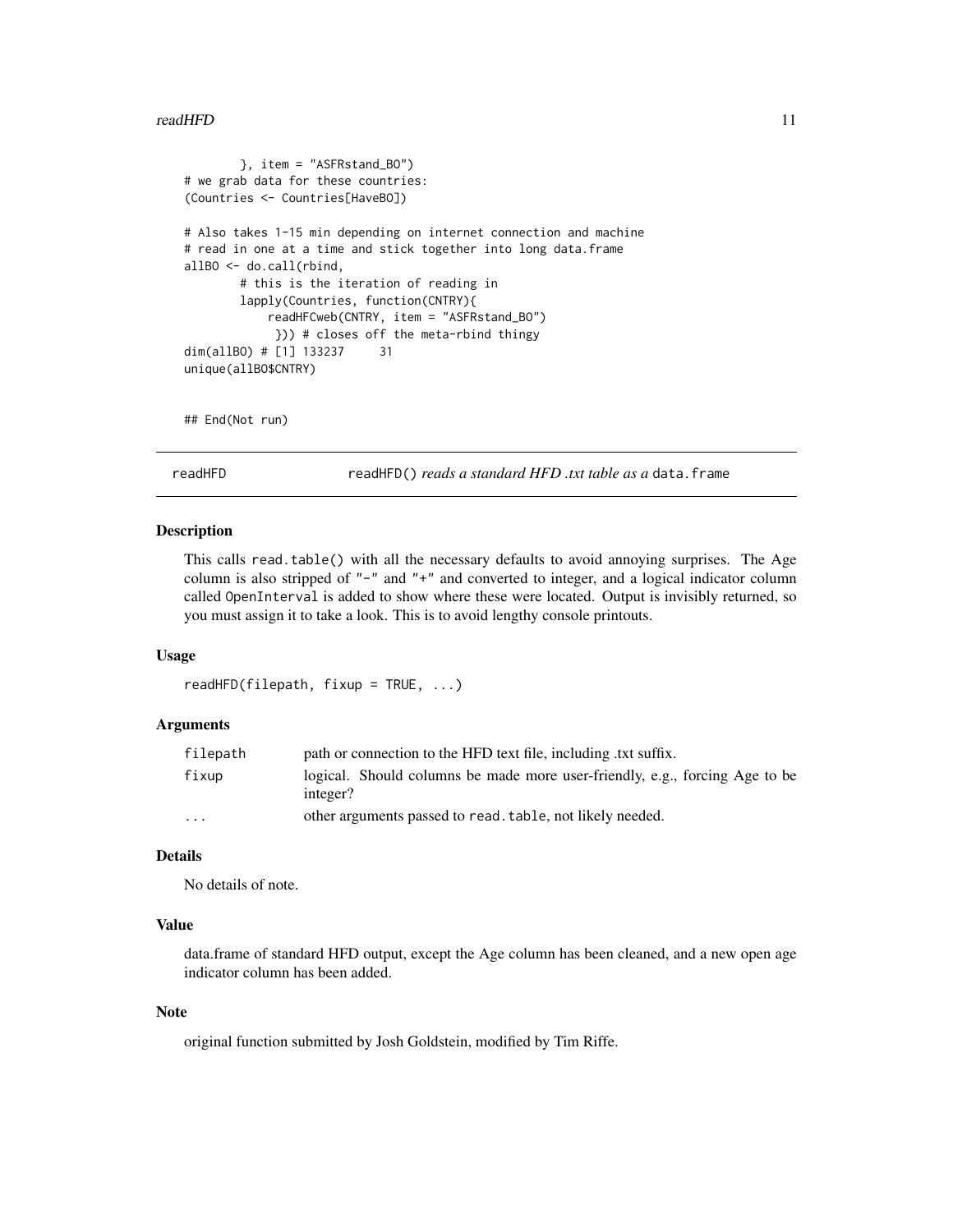#### <span id="page-11-0"></span>**Description**

Read HFD data directly from the web. This function is useful for short reproducible examples, or to make code guaranteed to always use the most up to date version of a particular HFD data file. For working with the entire HFD for a comparative study, it may be more efficient to download the full HFD and read in the elements using readHFD(). This function returns data formatted in the same way as readHFD(), that is, with Age columns (and others) converted to integer, and with open age group identifiers stored in a new logical column called OpenInterval. This reduces user burden somewhat, and facilitates direct use of functionality such as log2mat(). It is faster to specify CNTRY and item as arguments than to make the function figure out what's available. For repeated calls to this function, you can pass your username and password in as variables without having to include these in you R script by using userInput()– see example. The user also has the option of querying particular updates from the HFD revision history. If you wish to specify a particular update, you must know the date that a particular country was updated, in the format "YYYYMMDD". These dates differ between countries, so keep a good record if you wish your work to be reproducible to that extent (as well as lightweight)!

#### Usage

```
readHFDweb(CNTRY = NULL, item = NULL, username = NULL, password = NULL,
 fixup = TRUE, Update = NULL)
```
#### Arguments

| <b>CNTRY</b> | character string of the HFD short code. Only one!                                                                                                                                                                                                               |
|--------------|-----------------------------------------------------------------------------------------------------------------------------------------------------------------------------------------------------------------------------------------------------------------|
| item         | character string of the data product code, which is the base file name, but ex-<br>cluding the country code and file extension .txt. For instance, "mabRR" or<br>"tfrVHbo". If you're not sure, then leave it blank and a list will be shown. Only<br>one item! |
| username     | your HFD usernames, which is usually the email address you registered with                                                                                                                                                                                      |
| password     | your HFD password. Don't make this a sensitive password, as things aren't<br>encrypted.                                                                                                                                                                         |
| fixup        | logical. Should columns be made more user-friendly, e.g., forcing Age to be<br>integer?                                                                                                                                                                         |
| Update       | character string of 8-digit date code of the format "YYYYMMDD". Defaults to most<br>recent update.                                                                                                                                                              |
| .            | optional arguments passed to read. table. Probably not needed.                                                                                                                                                                                                  |
|              |                                                                                                                                                                                                                                                                 |

#### Details

You need to register for HFD to use this function: <www.humanfertility.org>. It is advised to pass in your credentials as named vectors rather than directly as character strings, so that they are not saved directly in your code. See examples. One option is to just save them in your Rprofile file.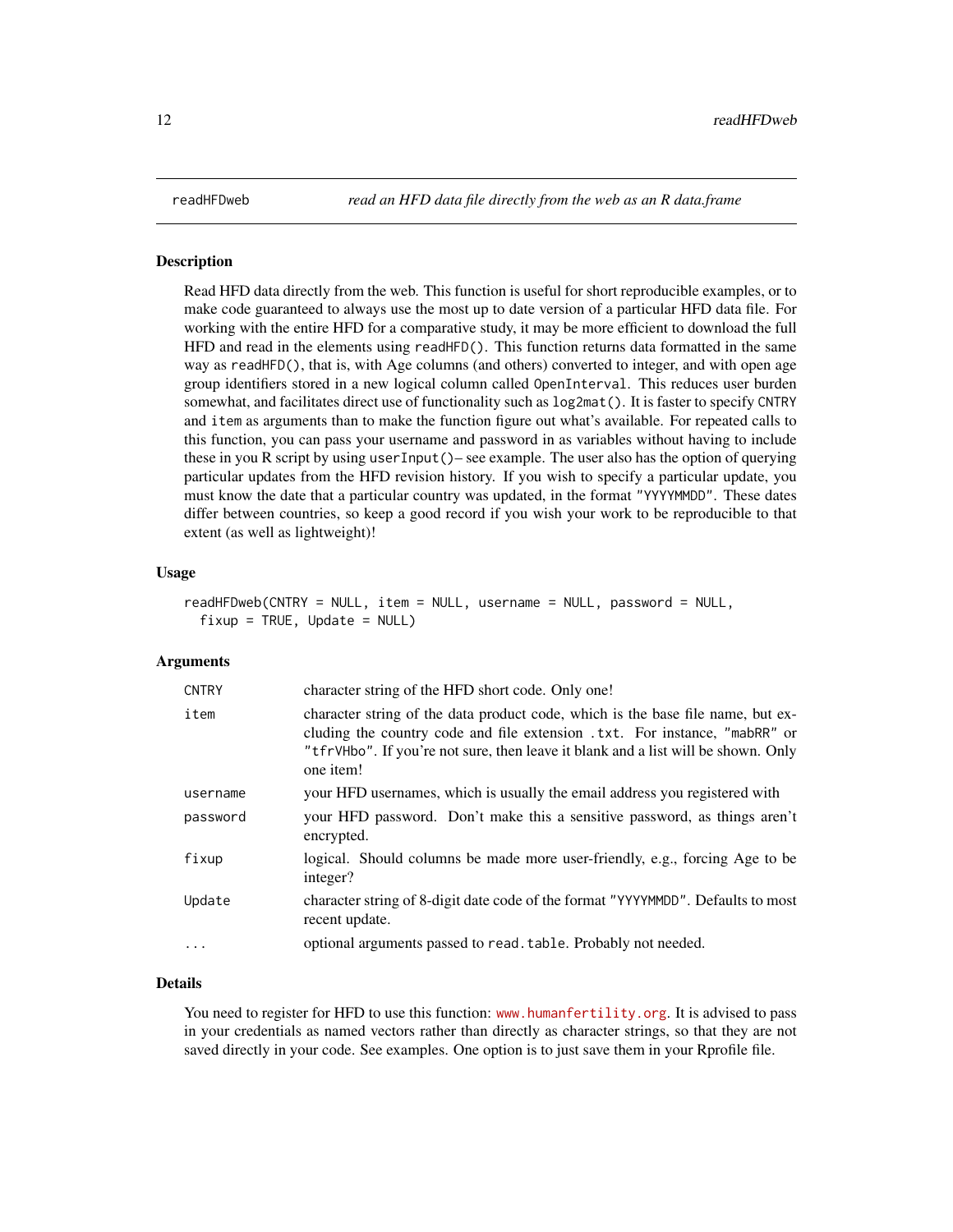#### <span id="page-12-0"></span>readHMD 13

#### Value

data.frame of the given HFD data file, modified in some friendly ways.

#### Examples

```
### # this will ask you to enter your login details in the R console
### DAT <- readHFDweb("JPN","tfrRR")
###
### # ----------------------------------------
### # this is a good way to reuse your login credentials without
### # having to reveal them in your R script.
### # if you want to do this in batch then I'm
### # afraid you'll have to find a clever way to
### # pass in your credentials without an interactive
### # session, such as reading them in from a system file of your own.
### myusername <- userInput()
### mypassword <- userInput()
### DAT <- readHMDweb("USA","mltper_1x1",mypassword,myusername)
###
### #-----------------------------------------
### # this also works, but you'll need to make two selections,
### # plus enter data in the console twice:
### DAT <- readHFDweb()
```
readHMD readHMD() *reads a standard HMD .txt table as a* data.frame

#### Description

This calls read.table() with all the necessary defaults to avoid annoying surprises. The Age column is also stripped of "+" and converted to integer, and a logical indicator column called OpenInterval is added to show where these were located. If the file contains population counts, values are split into two columns for Jan 1 and Dec 31 of the year. Output is invisibly returned, so you must assign it to take a look. This is to avoid lengthy console printouts.

#### Usage

```
readHMD(filepath, fixup = TRUE, ...)
```
#### Arguments

| filepath                | path or connection to the HMD text file, including .txt suffix.                         |
|-------------------------|-----------------------------------------------------------------------------------------|
| fixup                   | logical. Should columns be made more user-friendly, e.g., forcing Age to be<br>integer? |
| $\cdot$ $\cdot$ $\cdot$ | other arguments passed to read, table, not likely needed.                               |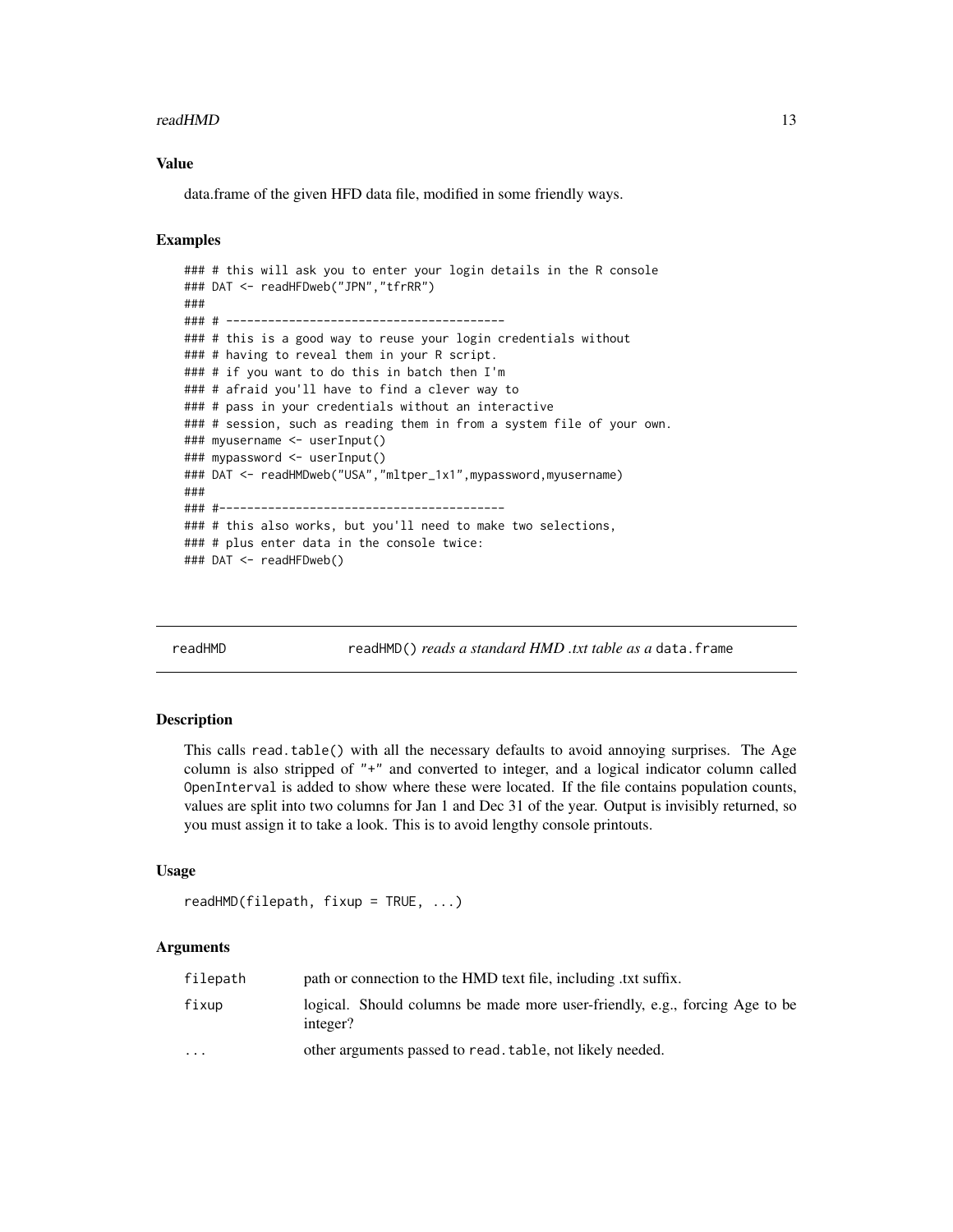#### Details

Population counts in the HMD typically refer to Jan 1st. One exception are years in which a territorial adjustment has been accounted for in estimates. For such years, 'YYYY-' refers to Dec 31 of the year before the adjustment, and 'YYYY+' refers to Jan 1 directly after the adjustment (adjustments are always made Jan 1st). In the data, it will just look like two different estimates for the same year, but in fact it is a definitional change or similar. In order to remove headaches from potential territorial adjustments in the data, we simply create two columns, one for January 1st (e.g.,"Female1") and another for Dec 31st (e.g.,"Female2") . One can recover the adjustment coefficient for each year by taking the ratio  $$Vx = P1(t+1) / P2(t)$ \$\$. In most years this will be 1, but in adjustment years there is a difference. This must always be accounted for when calculating rates and exposures. Argument fixup is outsourced to HMDparse().

#### Value

data.frame of standard HMD output, except the Age column has been cleaned, and a new open age indicator column has been added. If the file is Population.txt or Population5.txt, there will be two columns each for males and females.

#### Note

function written by Tim Riffe.

readHMDweb *readHMDweb a basic HMD data grabber.*

#### **Description**

This is a basic HMD data grabber, based on Carl Boe's original HMD2R(). It will only grab a single HMD statistical product from a single country. Some typical R pitfalls are removed: The Age column is coerced to integer, while an AgeInterval column is created. Also Population counts are placed into two columns, for Jan. 1st and Dec. 31 of the same year, so as to remove headaches from population universe adjustments, such as territorial changes. Fewer options means less to break. To do more sophisticated data extraction, iterate over country codes or statistical items. Reformatting can be done outside this function using, e.g., long2mat(). Argument fixup is outsourced to HMDparse().

#### Usage

```
readHMDweb(CNTRY = NULL, item = NULL, username = NULL, password = NULL,
 fixup = TRUE)
```
#### Arguments

| <b>CNTRY</b> | HMD population letter code. If not spelled right, or not specified, the function<br>provides a selection list. Only 1. |
|--------------|------------------------------------------------------------------------------------------------------------------------|
| item         | the statistical product you want, e.g., "fltper_1x1". Only 1.                                                          |

<span id="page-13-0"></span>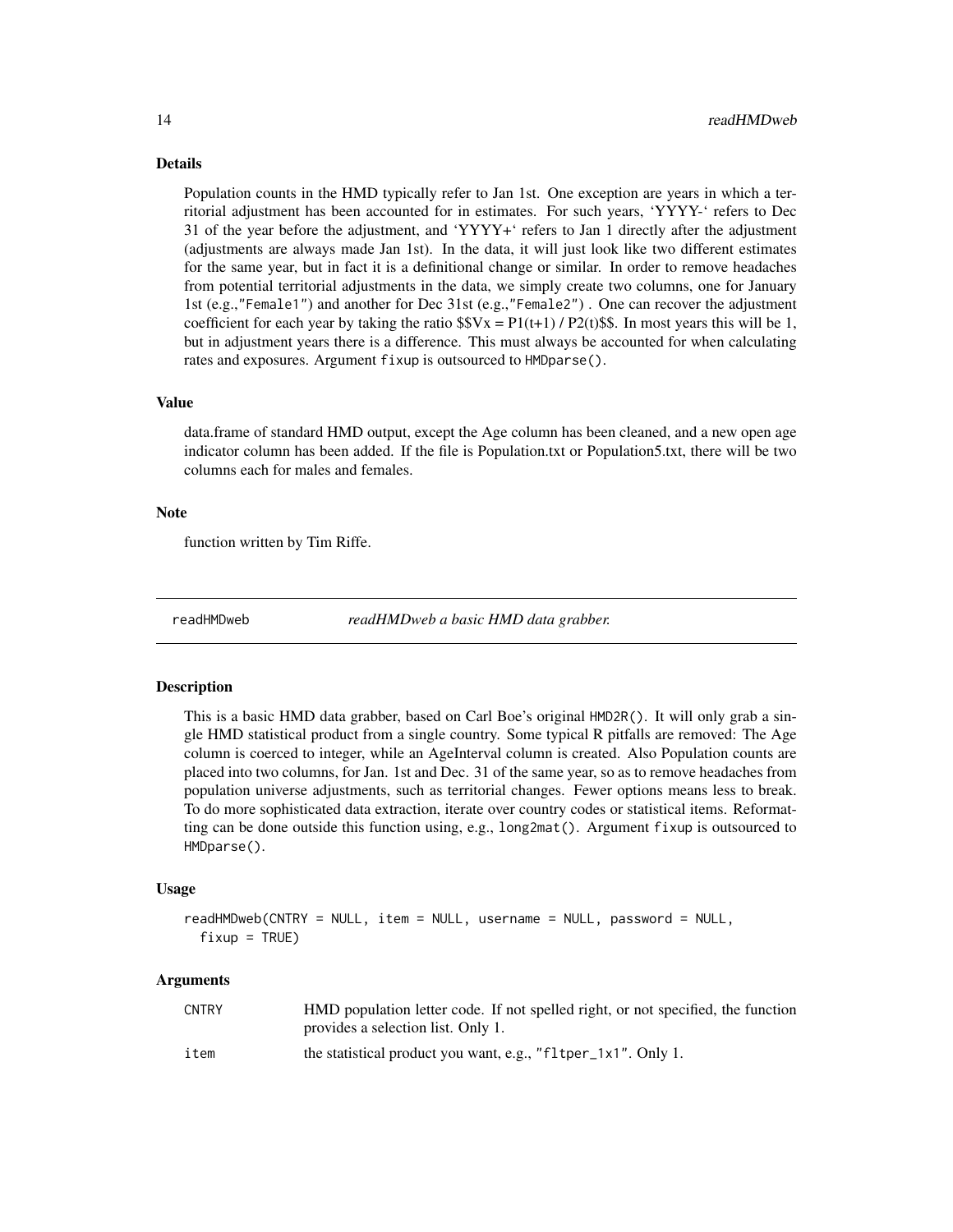#### <span id="page-14-0"></span>readJMDweb 15

| username | usually the email address you registered with the HMD under. If left blank,<br>you'll be prompted. Do that if you don't mind the typing and prefer not to save<br>your username in your code. |
|----------|-----------------------------------------------------------------------------------------------------------------------------------------------------------------------------------------------|
| password | Your HMD password. If left blank, you'll be prompted. Do that if you don't<br>mind the typing and prefer not to save your password in your code.                                              |
| fixup    | logical. Should columns be made more user-friendly, e.g., forcing Age to be<br>integer?                                                                                                       |

#### Details

You need to register for HMD: <www.mortality.org>. It is advised to pass in your credentials as named vectors rather than directly as character strings, so that they are not saved directly in your code. See examples. One option is to just save them in your Rprofile file.

#### Value

data.frame of the HMD product, read as as readHMD() would read it.

readJMDweb *read data from the Japan Mortality Database into R*

#### Description

JMD data are formatted exactly as HMD data. This function simply parses the necessary url together given a prefecture code and data item (same nomenclature as HMD). Data is parsed using HMDparse(), which converts columns into useful and intuitive classes, for ready-use. See ?HMDparse for more information on type conversions. No authentification is required for this database. Only a single item/prefecture is downloaded. Loop for more complex calls (See examples). The prefID is not appended as a column, so be mindful of this if appending several items together into a single data.frame. Note that at the time of this writing, the finest Lexis resolution for prefectural lifetables is 5x5 (5-year, 5-year age groups). Raw data are, however, provided in 1x1 format, and deaths are also available in triangles.

#### Usage

```
readJMDweb(prefID = "01", item = "Deaths_5x5", fixup = TRUE, \ldots)
```
#### Arguments

| prefID    | a single prefID 2-digit character string, ranging from "00" to "47".                    |
|-----------|-----------------------------------------------------------------------------------------|
| item      | the statistical product you want, e.g., "fltper_5x5". Only 1.                           |
| fixup     | logical. Should columns be made more user-friendly, e.g., forcing Age to be<br>integer? |
| $\ddotsc$ | extra arguments ultimately passed to read. table(). Not likely needed.                  |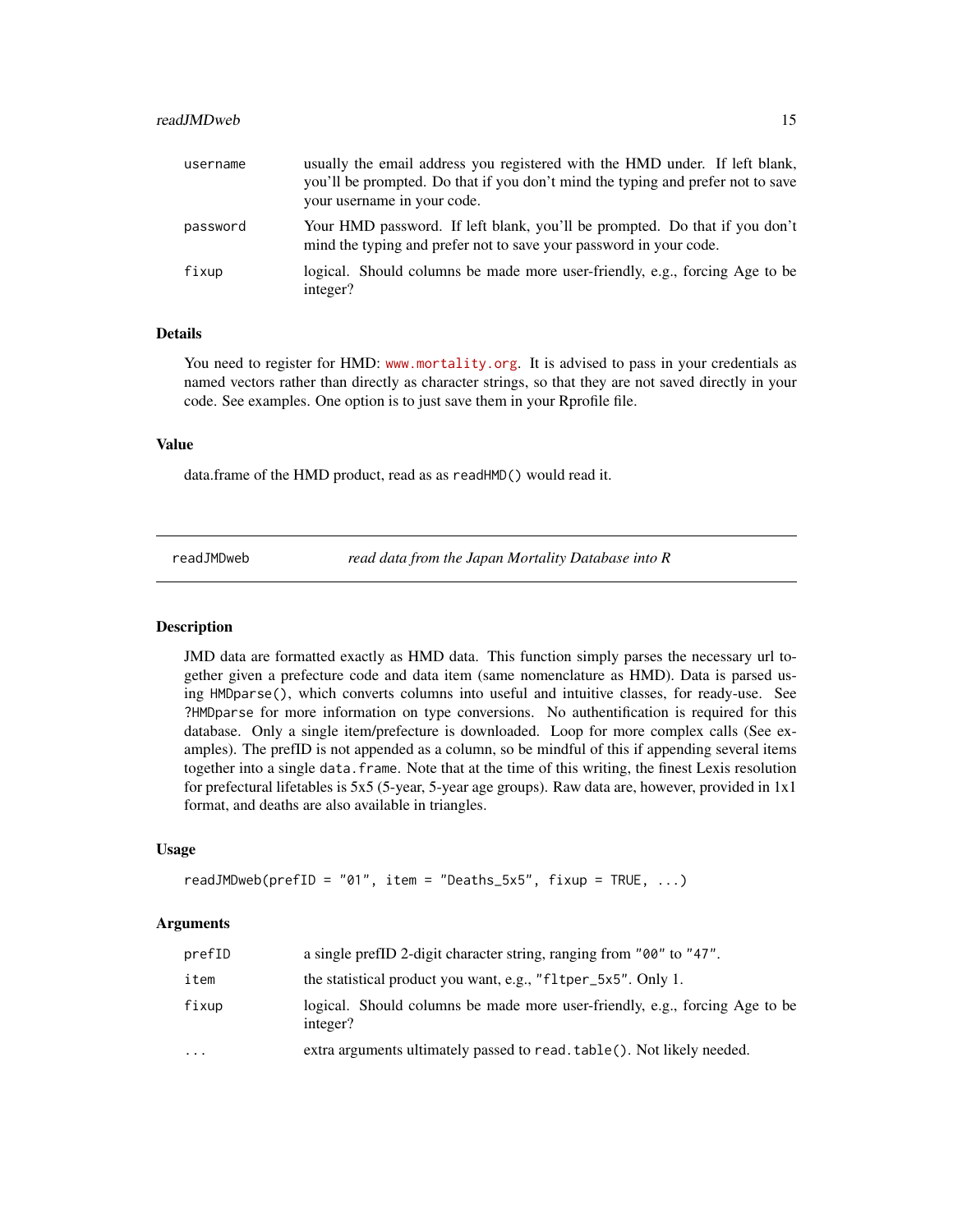#### <span id="page-15-0"></span>Details

No details of note. This database in independently maintained, so file types/locations are subject to change. If this happens, please notify the package maintainer.

#### Value

data.frame of the data item is invisibly returned

#### Examples

```
## Not run:
library(HMDHFDplus)
# grab prefecture codes (including All Japan)
prefectures <- getJMDprefectures()
# grab all mltper_5x5
# and stick into long data.frame:
mltper <- do.call(rbind, lapply(prefectures, function(prefID){
               Dat <- readJMDweb(prefID = prefID, item = "mltper_5x5", fixup = TRUE)
                   Dat$PrefID <- prefID
                   Dat
}))
## End(Not run)
```
userInput *userInput let the user type in a character string*

#### **Description**

this is useful for asking the user for a username or password, so that it goes directly to a variable and doesn't get inadvertently saved into an R script. There are no arguments. This will only return a character string. This is low key, don't bother using it for data entry. Just type characters, no need to put it in quotes, pressing enter will cause the function to return. Output will not be printed to the console, but it can be assigned directly. This is useful to have as an auxiliary function in case multiple calls to functions such as readHMDweb() are desired.

#### Usage

```
userInput(silent = FALSE)
```
#### Arguments

silent logical should a little prompt be given, telling the user to enter text in the console?

#### Value

a character string, as given by the user.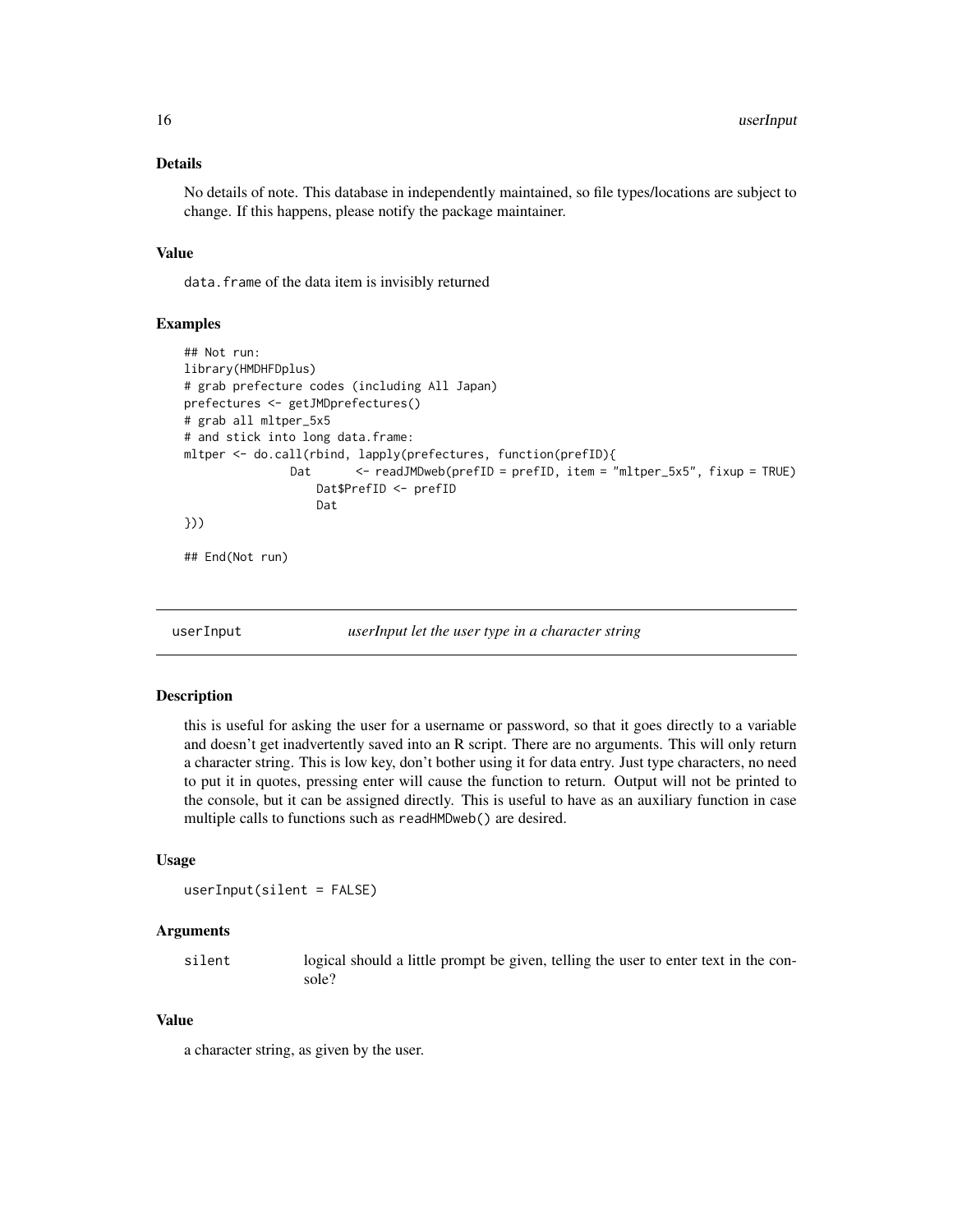#### userInput 17

## Examples

```
### mypassword <- userInput()
### myusername <- userInput()
### DAT <- readHMDweb("USA","mltper_1x1",mypassword,myusername)
```